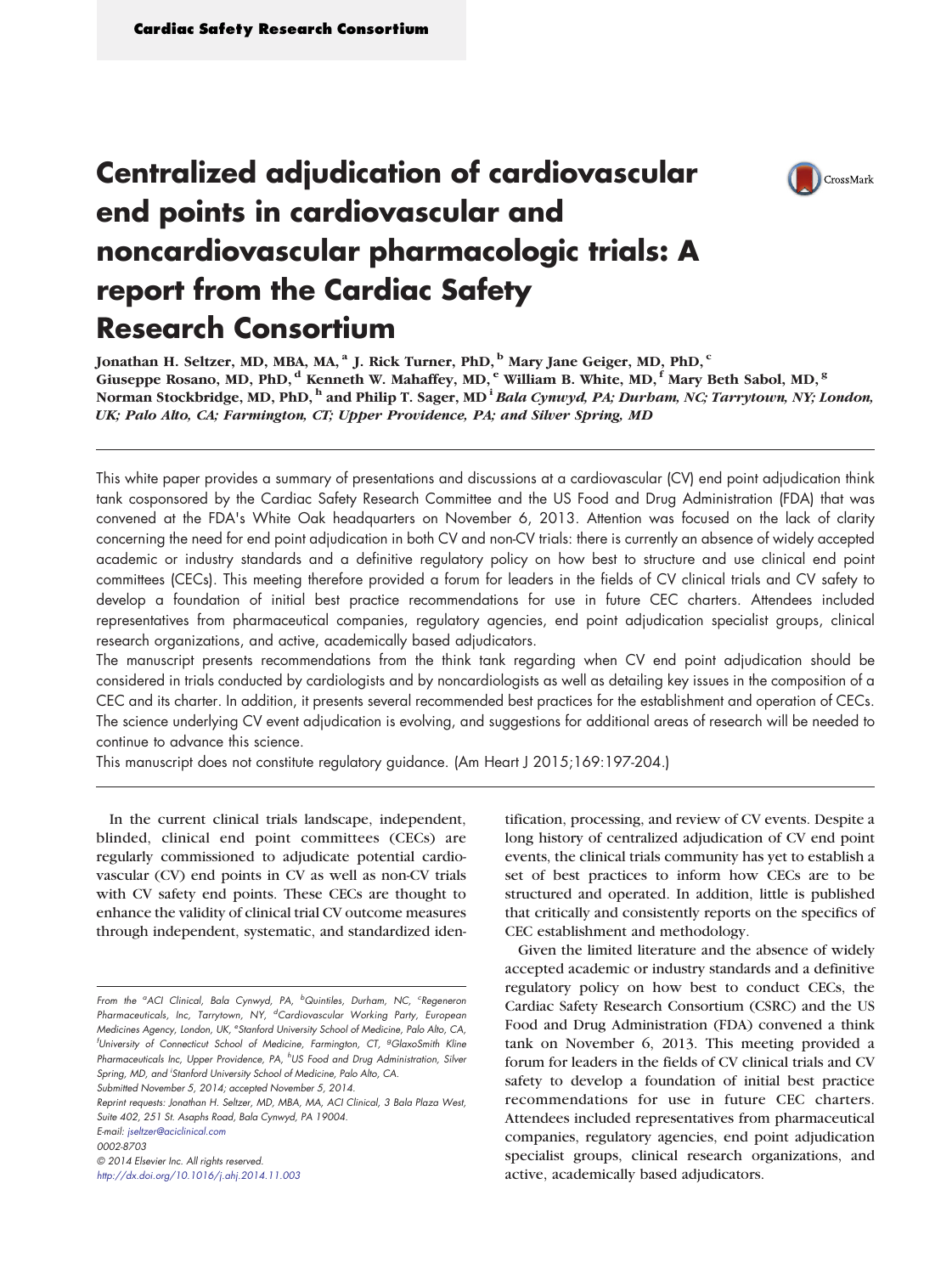The CSRC is a public-private partnership created to advance scientific knowledge in cardiac and CV safety for new and existing medical products by building a collaborative environment based on the principles of the FDA's Critical Path Initiative and other public health priorities. This collaboration among academicians, industry professionals, and regulators facilitates the development of consensus approaches addressing CV safety issues that can arise in the development and use of medical products[.](#page-6-0)<sup>[1](#page-6-0)</sup> The CSRC views expressed in this manuscript do not represent regulatory policy.

#### Background

#### The challenges of CV end point assessments

Clinical investigators with similar training who work at the same institution can genuinely (and legitimately) disagree about the definition of an individual CV end point event. When this scenario is extended to the context of a CV outcome trial (CVOT), where participants must be recruited from several investigational sites encompassing a variety of geographies, cultures, and clinical care standards, it is highly likely that this diversity of interpretation increases. Adjudication of end points by CEC experts is thought to provide uniformity in evaluation of CV end points. However, heterogeneity in the CEC process can threaten the validity of adjudicated CV outcomes. Therefore, a more systematic standard evaluation of clinical end point data by a defined CEC process should improve the reliability of CV end point assessments.<sup>[2](#page-6-0)</sup>

Frequently, CV end points are composite end points that represent a clinically meaningful outcome. The major adverse cardiovascular events (MACE) end point, comprising any CV death, nonfatal myocardial infarction (MI), and nonfatal stroke, has become the most widely used CV outcome metric in clinical trials. The MACE+ end point comprises MACE plus the presence of  $\geq 1$  other events such as hospitalization for unstable angina (with or without urgent revascularization) or hospitalization for heart failure. Other major CV end points are also used in some trials depending on the possible mechanism of drug action.

Although CECs have been widely applied, the only current regulatory guidance recommending that adjudication of CV end points be performed by an independent CEC in phase 2 and 3 trials concerns new antidiabetic therapies for type 2 diabetes mellitus[.](#page-6-0)<sup>[3,4](#page-6-0)</sup>

#### CEC composition and charter

A CEC is typically composed of clinical experts in CV medicine (eg, cardiologists, stroke/vascular neurologists, and nephrology and hypertension specialists) who evaluate individual patient data and opine as to whether a predefined CV end point has occurred. Exact definitions of CV end points are provided in the CEC charter using objective criteria, often from published clinical expert reviews or other guidelines[.](#page-6-0)<sup>[5](#page-6-0)</sup> Thus, if a site reports a

particular CV end point but, upon further examination, it is seen that the charter-defined criteria are not fulfilled, the CEC would not classify this as an end point. The process of providing criteria for the classification of end points usually takes into account the expected variability of clinical trial data because of geographic representation, primary investigator specialty, patient population, and the characteristics of the expected events. Although complex, a document released by the Standardized Data Collection for Cardiovascular Trials Initiative, Standardized Definitions for Cardiovascular and Stroke End Point Events in Clinical Trials[,](#page-6-0)<sup>[5](#page-6-0)</sup> can serve as a reference for CECs to develop end point definitions for their charters.

In addition to specification of end point definitions, the CEC charter should also detail the following:

- (a) The standard processes by which the cases to be evaluated will be selected (case ascertainment). For example, will the CEC adjudicate only those cases reported positively, or will they also survey the clinical trial database for potential false negatives?
- (b) The data to be presented to the adjudicators (case dossier) and what key pieces of missing information would typically make a case nonassessable.
- (c) The process of adjudicator decision making and how voting will proceed (voting rules). For example, will there be voting only on primary diagnoses such as fatal stroke or also on secondary diagnoses such as type of stroke (embolic, hemorrhagic, or ischemic/infarction)?
- (d) How CEC decisions are reached (decision rules). Examples include the need for unanimity versus majority and individual independent voting versus discussion followed by consensus opinion.
- (e) Depending upon the various trial factors referenced above, the charter should describe the capabilities and comprehensive expertise required for CEC members to perform the charter-specified adjudication.

#### CV end point adjudication in trials conducted by cardiologists

Data were presented at the think tank examining whether CEC adjudication decisions in trials with MACE or MACE-like criteria differed from the assessments made by the cardiologist principal investigators. Some data suggested that end point adjudication may more accurately characterize the action of the compound but not change the overall conclusions[.](#page-6-0)<sup>[6](#page-6-0)</sup> Therefore, although end point adjudication may better classify participants within the appropriate end point, the overall study conclusions would remain the same[.](#page-7-0)<sup>[7,8](#page-7-0)</sup> For instance, adjudication of CV events might more accurately characterize the event (eg, type of MI) but not change the overall hazard ratio (eg, treatment A has fewer overall CV events than treatment B). In general, the think tank participants felt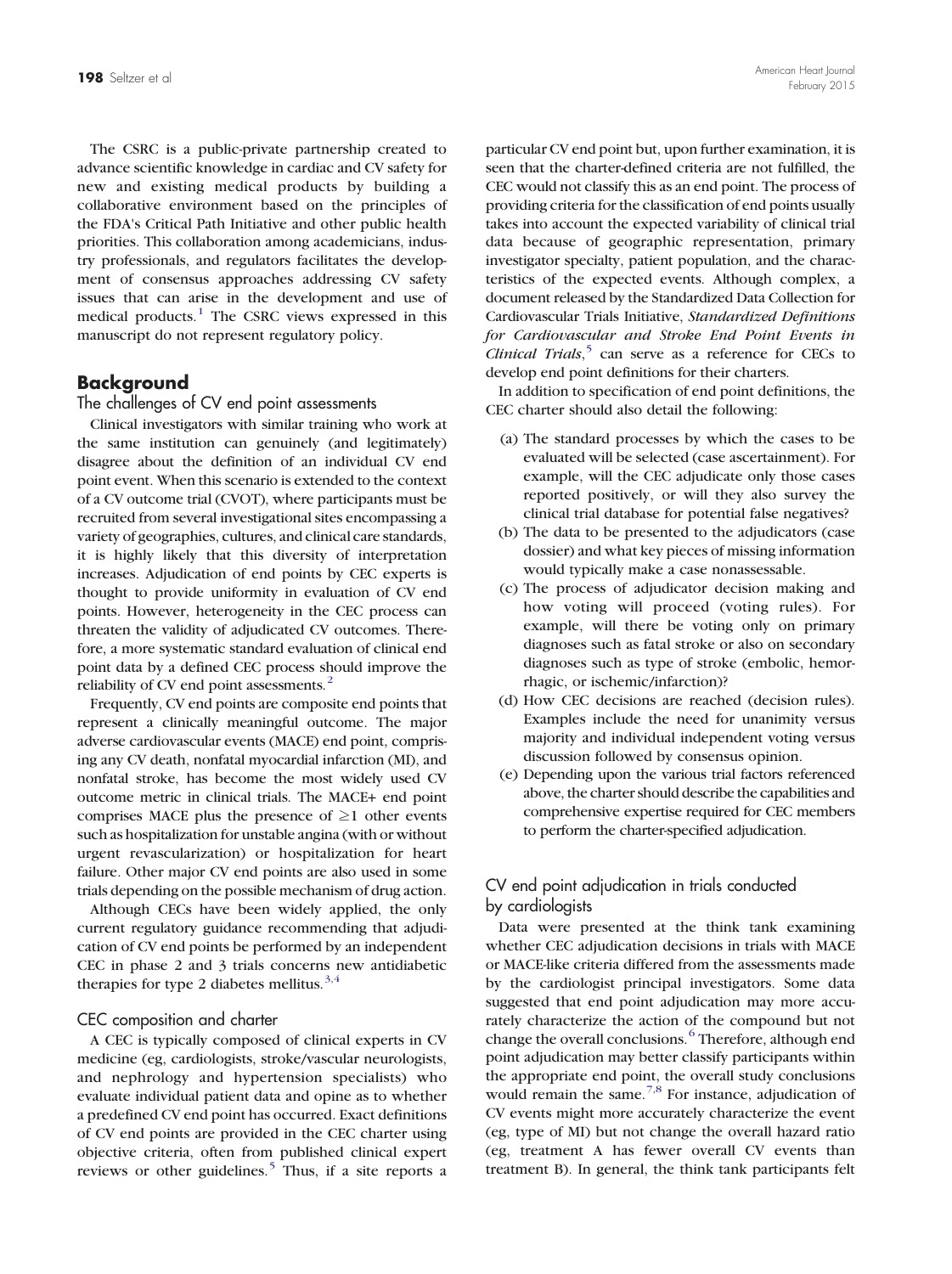that there was no convincing body of evidence to support the contention that end point adjudication of MACE end points in blinded trials conducted by cardiologists adds significant value or alters the precision of treatment arm efficacy or safety assessments. This view is shared by the participants from the FDA Division of Cardiovascular and Renal Products.

Despite the consensus that CV end point adjudication in blinded trials conducted by cardiologists is unnecessary for primary MACE end points, CV end point adjudication in trials conducted by cardiologists may be considered in other situations such as the following:

- (a) Evaluation of subcategorization of MACE events, for example, agreement on the exact mechanism of CV death, subtypes of MI, or specific characterization of stroke;
- (b) Evaluation of MACE+ end points. There is a lack of data regarding whether CEC and investigative site cardiologists agree (or disagree) on the definitions of diagnoses such as hospitalization for heart failure and unstable angina;
- (c) Evaluation of end points in trials in which the pharmacologic treatment is unblinded or in which treatment characteristics functionally unblind the cardiologist investigator. In such cases, a CEC would be useful to mitigate potential investigational site bias.

# CV end point adjudication in trials conducted by noncardiologists

Because CV safety concerns are prevalent among many classes of investigative and marketed non-CV products, adjudication of CV safety end points has become increasingly commonplace in clinical development trials in which a putative CV safety concern has been identified, in trials when an unexpected CV safety signal is identified, and in dedicated CV safety trials. The clinical trials for these programs are conducted by expert non-CV clinical investigators from the respective therapeutic areas (eg, rheumatologists, internists, gastroenterologists, endocrinologists). However, because of the CV safety concerns, these investigators are placed in the position of being asked to report and assess CV safety end points in addition to the primary end point measures with which they are very familiar.

There is a paucity of published data examining CV end point agreement by expert CECs versus investigatorreported events when the investigators are noncardiologists. Because of the diversity of investigators and reporting of CV events in such trials, and the general lack of CV disease-specific training, adjudication of CV end points in trials conducted by noncardiologists is recommended to ensure a uniform assessment and classification of CV events to yield a more robust interpretation of the CV risk associated with a given drug.

#### Table I. Utility of CV end point adjudication

- 1. Not recommended in blinded trials conducted by CV physicians
- 2. Recommended in trials that are conducted by non-CV physicians
- 3. May be recommended in trials conducted by CV physicians when:
	- o Trial is unblinded or there is suspicion of unblinding,
	- o Evaluation of subcategories of MACE end points,
	- o Evaluation of MACE+ end points

MACE+ comprises MACE plus the presence of ≥1 other events such as hospitalization for unstable angina (with or without urgent revascularization) or hospitalization for heart failure. Note: Because, in many instances, noncardiologists who are vascular medicine experts (or thrombosis experts) are CEC members, we would broaden the term to CV physicians.

Think tank members who have served as active adjudicators noted that they have reclassified significant numbers of CV events reported by noncardiologists, noting high rates of discordance between investigators and CECs with regard to event classification. (Admittedly, because of the lack of publications in this area, the evidence of high rates of discordance is anecdotal. Recent data from a large, global noncardiologist trial [on file at ACI Clinical, a clinical research organization specializing in CECs] show a site discordance rate of almost 50% in attribution of cause of death to CV or non-CV causes.) In general, there was an agreement that, although noncardiologist investigators have basic training in CV medicine that may be sufficient to make a clinical diagnosis, the evidence they use to make the diagnosis may not be of sufficient consistency to support the more rigorous definitions used by a CEC or to ensure similar diagnoses across a wide range of sites, clinical practices, and geographic regions.

Suggestions for adjudication best practices. Although it became clear that there is an absence of standard adjudication processes, there was agreement that consensus and harmonization of best adjudication practices is an important goal. Summaries of major points are provided in Tables I, II, and III, and more detail is provided in the following text.

Harmonization of best practices could provide regulators and physicians with a standard that would allow aggregation of similarly defined events in a drug development program (a process sometimes used to assess MACE events in antidiabetic development programs) and across programs/populations for event rate comparisons. Despite relatively few published data regarding best adjudication practices, there is a convergence of opinion and experience that allowed recommendation of best practices in the following 8 areas:

1. Prospective adjudication: Prospective adjudication is strongly recommended when there is an intent or need to assess CV safety. This refers to the practice of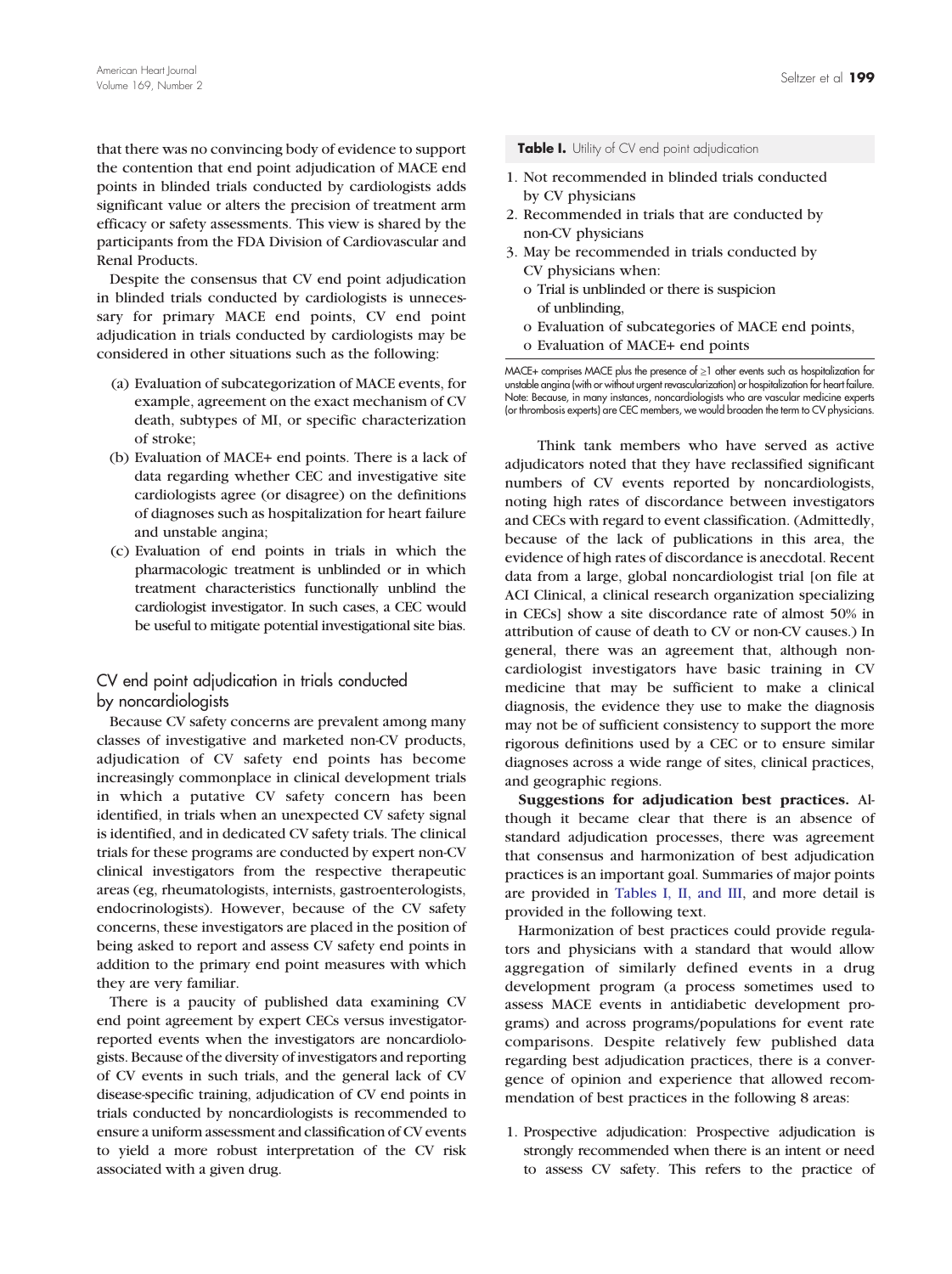Table II. Recommendations for cardiovascular end point committees best practices

- 1. Prospective approach to adjudication;
- 2. Independent voting processes;
- 3. Comprehensive search strategy for potential CV events (eg, MedDRA searches);
- 4. Standardized event definition CRFs (optional);
- 5. Adjudication of CV events when an unanticipated safety signal arises in a clinical development program;
- 6. At least 3 CEC members with knowledge of the geographic variations of care represented in the trial;
- 7. CEC independence from sponsor;
- 8. Consideration of risk-based or adaptive adjudication models

Abbreviation: MedDRA, Medical Dictionary for Regulatory Activities.

Table III. Future strategies for adjudication processes

- 1. Studying the utility of standard CRF fields which may ultimately allow optimization of data collection;
- 2. Development of the proper quality control metric(s) to communicate that adjudication was accomplished in a rigorous fashion;
- 3. Application of artificial intelligence to EHR data to see if automated adjudication might be possible for certain events (eg, MI). This would entail computer-generated adjudication of noncomplex or less subjective cases, with the use of a CEC for complex or more subjective cases;
- 4. Development of additional strategies to limit the resources required for adjudication of low-yield populations;
- 5. Examining the use of adjudication as a quality control mechanism (eg, to qualify a non-CV investigative site as able to discern events based on consistency with predefined definitions);
- 6. Develop methodology and measure potential cost effectiveness of risk-based or adaptive adjudication processes

Abbreviation: EHR, electronic health record.

identifying and gathering data and adjudicating cases prospectively as they occur during the conduct of the study rather than adjudicating all cases at study closeout or after study completion (retrospective adjudication).

During the adjudication process, it is common for the CEC to request additional information from a site. In the case of retrospective adjudication, performed months or years after study completion, it can be much harder or impossible to recover that information. Such information recovery efforts may delay the ultimate trial analysis. The additional resource commitment needed for prospective adjudication is far outweighed by the costs of a potential delay in study closure or an increase in nonevaluable results.

Another advantage of prospective adjudication is the possibility of performing adaptive adjudication, whereby the necessity for adjudication can be tested concomitantly (see item 8 for further discussion).

2. Independent voting: Each member of the CEC should independently review and classify each CV event to which they are assigned. This approach is in contrast to that taken by some CECs, in which all members meet to review/discuss each case nonindependently and reach a conclusion regarding the event. Independent voting diminishes the possibility that a dominating personality or other group dynamics will defeat the idea of reaching a mutually independent conclusion. For those cases in which the individual opinions of the CEC members differ, the case is often decided by majority voting. A CEC discussion can be used to reach a final decision when a majority vote is not possible (eg, 3 different conclusions: for instance, 1 vote could be 1 positive for a MACE event, 1 negative for a MACE event, and 1 for not enough information) or the charter calls for consensus in the case of a disagreement among voters (eg, a charter may call for unanimous decision, not majority for certain end points). In addition, because many CVOTs have become global in nature and the CEC may include adjudicators from different regions of the world, independent voting is more practical and affords more real-time adjudication.

3. Comprehensive search strategy for potential CV events: To ensure all potential CV events that are reported in a trial undergo adjudication (rather than only those that the site determines are potential CV events), it is recommended that prespecified adverse event trigger terms, need for medications, and specified laboratory results are used to identify potential CV events. In addition, depending on the nature of the end point, having qualified clinical personnel review selected reports such as hospitalizations, imaging, and other case data for potential CV events should be considered.

This strategy is sometimes referred to as *casting a* wide net to make certain that all potential events have been captured, thereby ensuring that the CEC has reviewed all events that might potentially be classified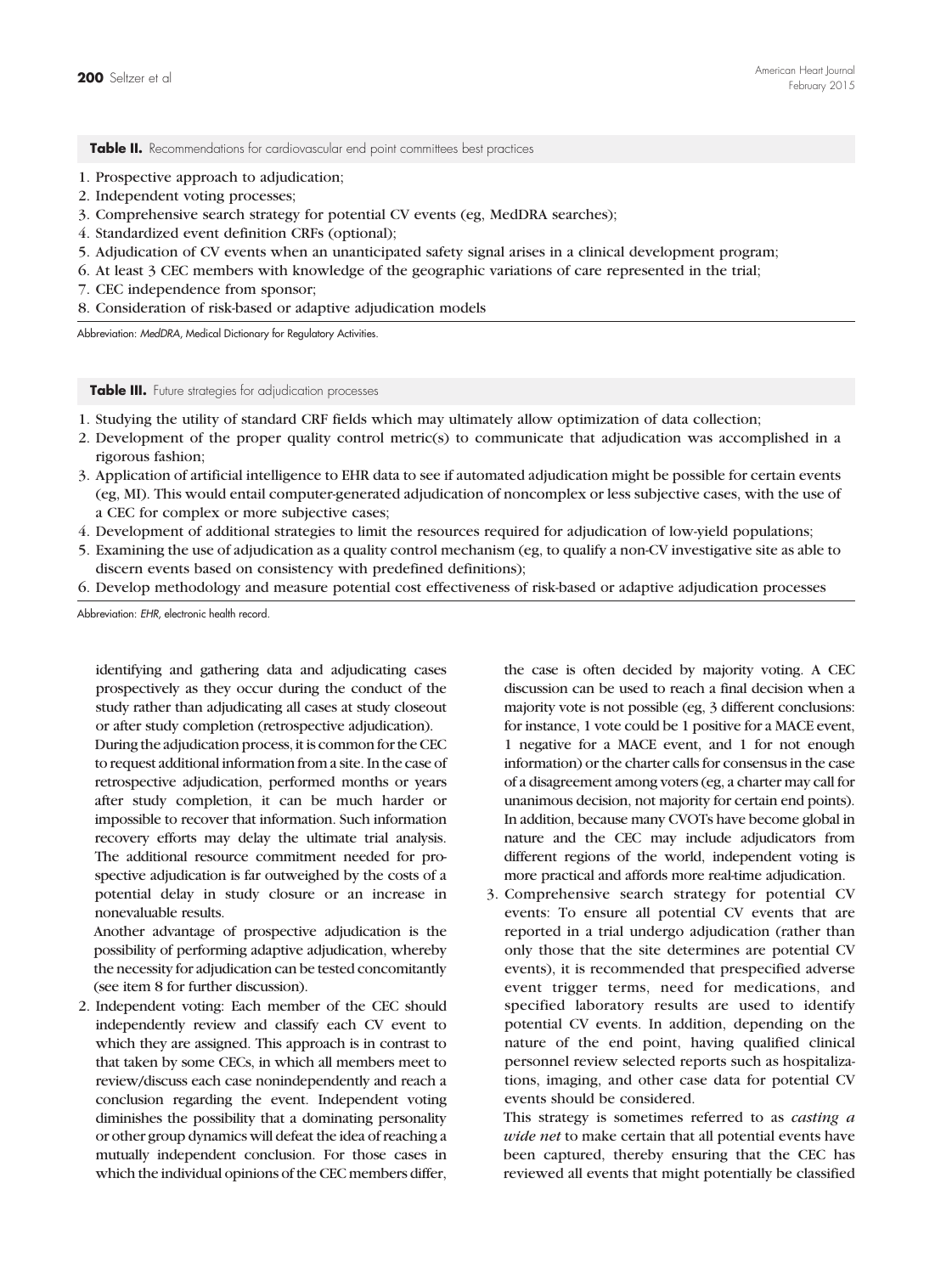as a CV end point. Casting a very wide net may result in identification of several cases that are identified for adjudication but have a low likelihood of being CV events (eg, isolated peripheral edema without any other adverse events compatible with heart failure or a deep vein thrombosis). This can be especially true if cases are based on the Medical Dictionary for Regulatory Activities adverse event terms that have only a tangential relationship to the end point and/or an adverse event term that has a low pretest likelihood of representing an actual event (eg, coronary artery disease, palpitation).

There are several potential strategies for reducing the resource commitment required to adjudicate several low-yield cases. The first is to create an adjudication CV case report form (CRF). If it is designed correctly and incorporates key questions, minimal additional information may allow for elimination or triaging of these cases. For instance, in surveillance for a potential heart failure event, if there is a reported adverse event trigger term of shortness of breath, a CV end point CRF might ask if the shortness of breath was accompanied by any diagnostic or therapeutic procedure. In addition, if the trigger term was not applicable (eg, in the above example, the shortness of breath was secondary to an asthma episode), the CRF may allow for the investigators to note that no CV event of interest ultimately occurred. A second suggestion is to use an adaptive or risk-based adjudication strategy (see item 8).

4. Use of standardized event definition CRFs: For the past several years, the CSRC and the FDA have advocated for standardized CV end point definitions to more consistently evaluate the safety and efficacy of new compounds and to compare effects across different compounds within a class. The CSRC subsequently created standardized CV end point  $CRFs<sup>9</sup>$  $CRFs<sup>9</sup>$  $CRFs<sup>9</sup>$  $CRFs<sup>9</sup>$  $CRFs<sup>9</sup>$  to capture data in alignment with the CV event definitions. These are intended for use in clinical trials and can be used early in drug development. Because the level of detail required and/ or the data available for end point adjudication may differ significantly from these standard definitions, definitions for specific end point adjudication programs must be individualized. Therefore, the think tank does not suggest the use of these forms for end point adjudication in all trials but recognizes that they may be a useful resource that can be individualized to the needs or requirements of a given study.

A potential use of standardized event definition CRFs is to prospectively collect data for CV adverse events of interest for a non-CV therapeutic agent in the event that an imbalance is later identified (ie, at trial completion or when pooling safety data for a submission). The information collected, although not as comprehensive as data collection in a CV outcomes trial, would be adequate to enable adjudication at a later date if needed. Just because the standard end point definitions CRFs are not used does not imply that other standard CRFs or standard processes should not be used in the clinical trial. For instance, it may make sense to use a standard CRF page that asks if any of the key end points has occurred every time a patient is contacted. Another approach would be to have CRFs that are triggered by Medical Dictionary for Regulatory Activities terms used to report CV events of interest. The forms would be prompted to the investigator after the reported adverse event or severe adverse event, thus avoiding the introduction of bias or undue concern (eg, a patient repeatedly asked about any recent chest pain or MI may become reluctant to participate in a trial of a compound that otherwise has no cardiac signal).

5. Adjudication of CV events when an unanticipated safety signal arises: This occurrence refers to a situation in which an unanticipated imbalance of CV events is observed in a trial or development program for a non-CV therapy (ie, events reported by a noncardiologist) and preclinical and/or previous clinical trial experience had not shown evidence of a CV safety signal. The question of interest becomes: Is adjudication of these events by an independent CEC now warranted, and does this provide further insight into the interpretability of the findings? It is likely that the number of events will be small, and because unanticipated, data collection surrounding the events will probably be suboptimal. The routine use of standard CV CRFs, hence capturing additional data regarding the adverse event, may help to improve data collection and thus the adjudication process.

When such signals are detected, adjudication may be recommended in the following cases:

- (a) There is concern that there might be a safety signal that is meaningful either to study participants and/ or, when generalized, to the public health;
- (b) There is a biologically plausible mechanism for the CV events;
- (c) The nature of the reported events is significantly heterogeneous (eg, reports of heart failure in a global study when there are known differences in the diagnosis among reporting locations) such that adjudication could provide clarity as to the presence or absence of the event. If the reported event rate in the trial is equal to or below the known background study population rate, adjudication is not necessary and would not yield any confident inferences.
- 6. Structural aspects of the CEC: There are many variations in structure and membership of CECs. Some CECs include only cardiologists; others may have vascular neurologists to handle suspected stroke events or perhaps hematologists to evaluate potential thrombosis/bleeding events. Membership on CECs spans a wide spectrum from cardiology fellows through retired physicians.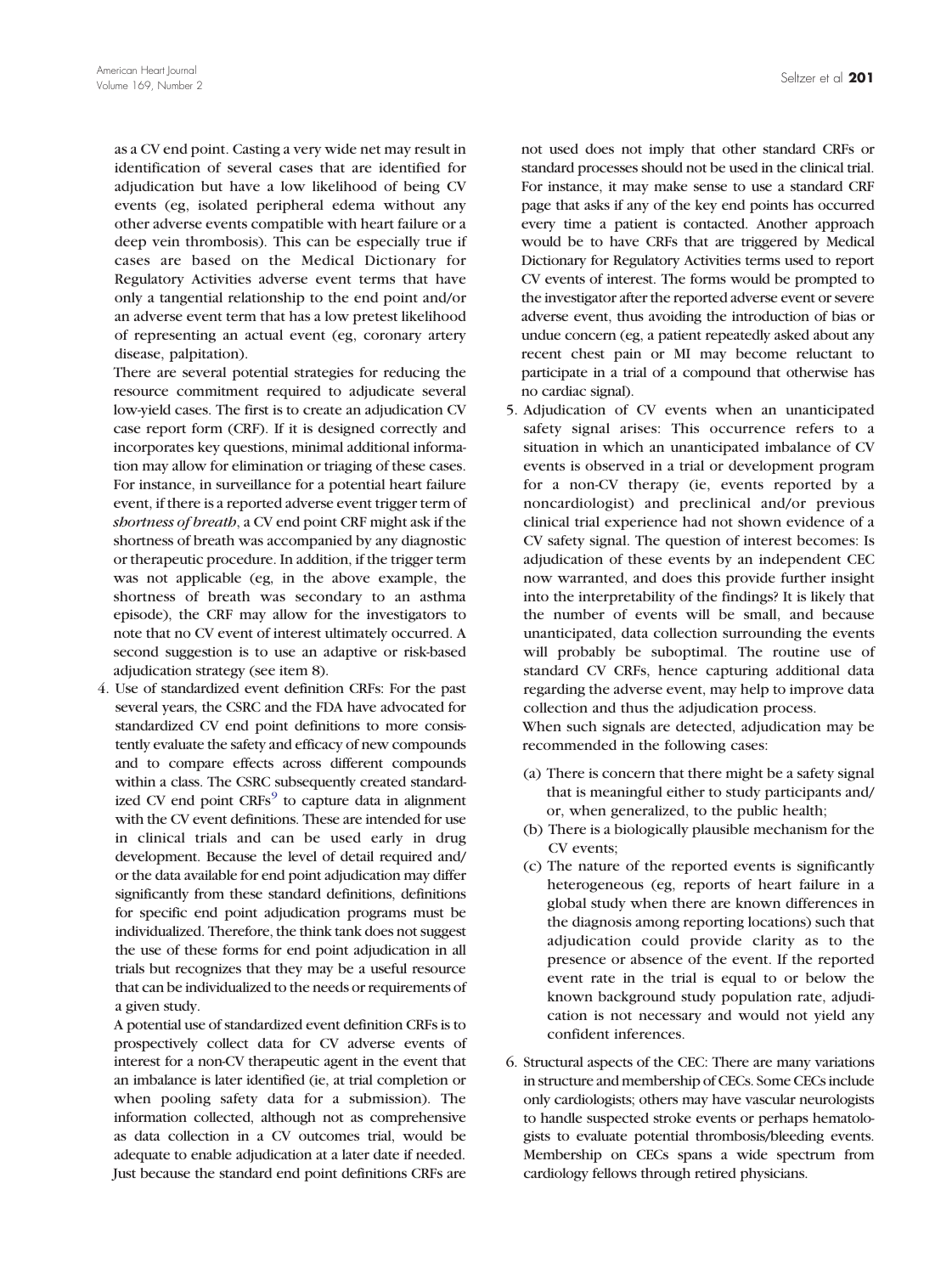For best practices, it is recommended that a CEC have at least 3 members. In addition, to ensure CEC awareness of variations in CV care, it is recommended that, for global studies with known regional variations in diagnostics and clinical care, the membership is familiar with these regional variations. This does not imply that the CEC itself needs to have representative membership from the regions themselves, but the membership should have appropriate global experience to provide knowledge of regional variations in care. The CEC members should be blinded to treatment assignment (except for open-label studies where this is not possible).

Regarding the credentials of an adjudicator, no recommendations are made at this time, other than to suggest that committee members have experience, preferably for several years, with the disease entities of interest, and are able to fully understand and follow the CEC charter-defined processes. As the conclusions of end point adjudication are weakened proportionally to the number of nonevaluable cases, an important qualification for an adjudicator is the ability to make a decision, even when only charter-defined minimal data are provided.

7. Independence of the CEC: For any trial later than mid– phase 2, an external CEC is recommended. External CECs are also recommended for unblinded, open-label trials (as the CEC should be blinded in open-label trials, the case dossier for these trials needs to be cleared of any identifying information that may be used to unblind the treatment group). It is not unusual for sponsors to have input into decisions about events to be reviewed, event definitions, and processes for adjudication. However, once the CEC charter is signed and cases are being reviewed, the physicians reviewing cases and the organization that is commissioned to process the operations of the CEC need to be completely independent of the sponsor. It is not unreasonable to have an internal sponsor adjudication process for early stage trials (phase 1-2a, with the exception of phase 2 antidiabetic therapies). That is, a sponsor may use a single physician, such as a cardiologist, to perform adjudication or create an internal assessment committee composed of internal members that are independent of the study team or development project during the early development process.

For external CECs, members should not have any unmanageable financial and/or intellectual conflicts of interest. Examples would be board membership or significant financial holdings, participation in or intimate knowledge of the clinical trial, or anticipation of using publication of CEC activities for personal gain. In addition, it is important that CEC members serve no other significant roles, such as serving on the Data Safety Monitoring Board (DSMB) or representing the sponsor in regulatory proceedings (except to detail CEC operations) concerning the product.

8. Risk-based or adaptive adjudication models: Risk-based or adaptive adjudication processes are potential means to increase the cost-effectiveness of end point adjudication. In these adjudication models, cases are selected and adjudicated according to differential measures of their complexity and the potential that the investigative site may have provided an erroneous result. For instance, in a population with low likelihood of true underlying CV disease, an adaptive approach might fully adjudicate all cases with the trigger term of *cardiac chest pain* but only a sampling of cases with the trigger term of fatigue. The potential benefit of this approach is to focus the CEC on more complex cases and cases where adjudication may affect the reported event rate. A by-product of a riskbased approach can be a reduction in resources necessary for end point adjudication. In addition, in this capacity, the CEC serves as an additional quality control mechanism that validates the veracity of site evaluations. In effect, a risk-based system triages the potential events according to their need for review by a CEC. This area warrants further research.

Potential support for the conceptualization of a riskbased adjudication model can be found in recent lit[e](#page-7-0)rature<sup>[10](#page-7-0)</sup> on risk-based monitoring and in recent guidance documents by both the European Medicines Agenc[y](#page-7-0)<sup>[11](#page-7-0)</sup> and the FDA[.](#page-7-0)<sup>[12](#page-7-0)</sup>

The adjudication process can also be adaptive by continually measuring whether the underlying assumptions for the triage scheme remain relevant throughout the clinical trial. An example of this system might be in the evaluation of MI through the following triage mechanism:

- (a) Algorithmic adjudication: when the investigative site reports an MI and there is evidence of symptoms and biomarker criteria in the clinical database that meet prespecified criteria for MI, these cases would be "automatically" adjudicated.
- (b) Traditional adjudication: when the investigative site reports an MI and evidence is limited to only symptoms or evidence of biomarker criteria, these cases would go to the CEC for adjudication.
- (c) When the investigative site does not report an MI but there is evidence of symptoms or biomarker criteria in the clinical database, there is an adaptive sampling approach designed whereby a prospective sampling methodology provides confidence that any true events are detected (eg, perhaps the first 50 cases might be reviewed, and depending on the results, only 10% of the remaining cases would be adjudicated).

An alternative use for a CEC is to provide quality control of investigative sites' end point decisions on a prospective basis. For example, potential events at sites could be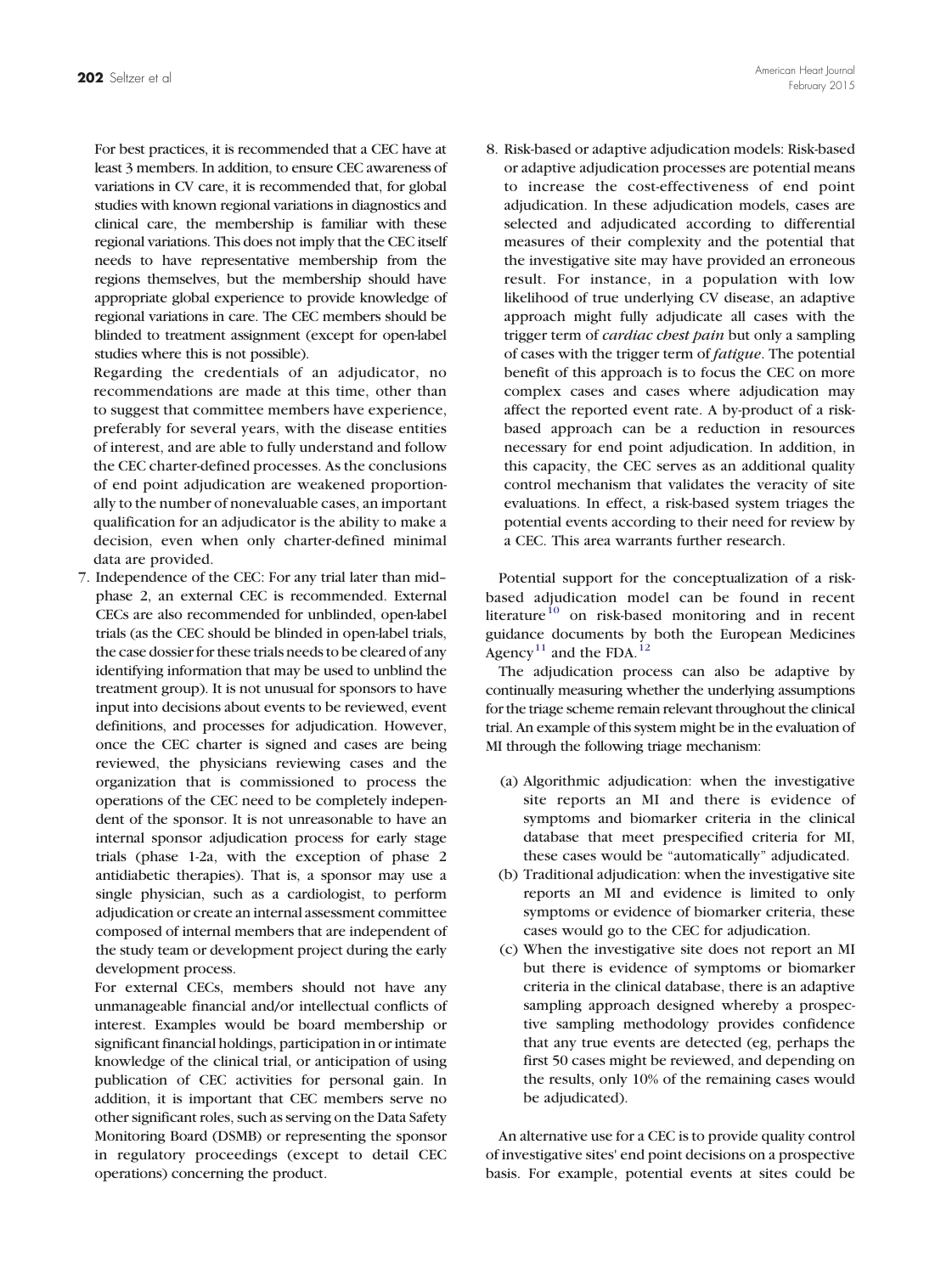<span id="page-6-0"></span>randomly sampled (or sampled according to an enrichment algorithm such as oversampling sites that enrolled a higher number of at-risk patients) at points during the clinical trial. These cases would be sent to the CEC to adjudicate the performance of sites regarding study end point evaluations. Depending on protocol compliance as assessed by the CEC, individual sites may require differential levels of CEC oversight. Again, this example relates to quality control purposes and should not be confused with the approach that a CEC should have for scientific oversight of a major CVOT.

Concluding comments and future directions. Because end point adjudication involves a significant investment in time and resources, it is imperative that CECs operate in an optimal fashion. For practical reasons, the adjudication community should adopt a standard lexicon, allowing clear communication of its activities. Communicating that a given trial has a CEC is not sufficient: its specific processes and quality control measures should also be communicated both to study participants and in subsequent publications. As a first step toward optimization, the CSRC encourages adoption of the CEC best practice recommendations in this manuscript. These provide a framework on which future developments may build.

Recent regulatory efforts have focused on improving clinical trial efficiency through quality- and risk-based applications of clinical trials processes. This focus encourages the clinical trial community to prioritize its efforts in areas that truly make a difference. Consistent with this model, the think tank consensus is that end point adjudication, if applied and practiced properly, can increase the precision of clinical trial results and improve overarching clinical trial quality that might significantly affect regulatory and clinical decision making.

# Acknowledgements

We thank G. Molly Campbell, BA, of ACI Clinical for her assistance in the preparation and editing of manuscript.

# **Disclosures**

Jonathan H. Seltzer, MD, MBA, MA, FACC, is an employee and stockholder of ACI Clinical, LLC. His financial disclosures can be viewed at [http://www.](http://www.aciclinical.com/disclosure.aspx) [aciclinical.com/disclosure.aspx. He is a member of the](http://www.aciclinical.com/disclosure.aspx) [CSRC Planning Committee.](http://www.aciclinical.com/disclosure.aspx)

J. Rick Turner, PhD, is an employee of Quintiles and a member of the CSRC Executive Committee.

Mary Jane Geiger, MD, PhD, is an employee of Regeneron Pharmaceuticals, Inc.

Giuseppe Rosano, MD, PhD, is an employee of St. George's University.

Kenneth W. Mahaffey, MD, FACC, is an employee of Stanford University. His financial disclosures before August 1, 2013, can be viewed at [https://www.dcri.org/](https://www.dcri.org/about-us/conflict-of-interest/Mahaffey-COI_2011-2013.pdf) [about-us/conflict-of-interest/Mahaffey-COI\\_2011-2013.](https://www.dcri.org/about-us/conflict-of-interest/Mahaffey-COI_2011-2013.pdf) pdf; [disclosures after August 1, 2013, can be viewed at](https://www.dcri.org/about-us/conflict-of-interest/Mahaffey-COI_2011-2013.pdf) [http://med.stanford.edu/profiles/kenneth\\_mahaffey.](http://med.stanford.edu/profiles/kenneth_mahaffey)

William B. White, MD, FASH, FAHA, has declared no stock ownership and is not a member of any speakers' bureaus. He receives research funding from the National Institutes of Health (National Institute of Aging, National Institute of Drug Abuse). Dr. White is a safety consultant (member of DSMB, CV end point committee, or advisory board) to Ardea Biosciences; Astra-Zeneca; Celgene, Forest Research Institute; Roche, Inc; Takeda, Inc; and Teva Pharmaceutical Industries. Dr White was the president of the American Society of Hypertension at the time of this CSRC meeting.

Mary Elizabeth Sabol, MD, FACC, is an employee of GlaxoSmithKline Pharmaceuticals.

Norman Stockbridge, MD, PhD, is an employee of the US Food and Drug Administration.

Philip T Sager, MD, is not a member of any speakers' bureaus and has declared no research funding. He is a safety consultant (member of DSMB, CV end point committee, consultant, or advisory board) to Shire Pharmaceuticals, Chemo, Helssin, Milestone, Medtronic, Aerpio, SK Science, Viamet, SNBL, Biomedical Systems, iCardiac, Celgene, and Genentech. He is a member of the FDA Cardiovascular and Renal Drugs Advisory Committee, the CSRC Executive Committee, and serves on the Board of Directors of Anthera, Inc.

# References

- 1. [Finkle J, Bloomfield D, Uhl K, et al. New precompetitive paradigms:](http://refhub.elsevier.com/S0002-8703(14)00662-0/rf0005) [Focus on cardiac safety. Am Heart J 2009;157:825-6.](http://refhub.elsevier.com/S0002-8703(14)00662-0/rf0005)
- 2. [Mahaffey KW, Harrington RA, Akkerhuis M, et al. Disagreements](http://refhub.elsevier.com/S0002-8703(14)00662-0/rf0010) [between central clinical events committee and site investigator](http://refhub.elsevier.com/S0002-8703(14)00662-0/rf0010) [assessments of myocardial infarction endpoints in an international](http://refhub.elsevier.com/S0002-8703(14)00662-0/rf0010) [clinical trial: Review of the PURSUIT study. Curr Control Trials](http://refhub.elsevier.com/S0002-8703(14)00662-0/rf0010) [Cardiovasc Med 2001;2:187-94.](http://refhub.elsevier.com/S0002-8703(14)00662-0/rf0010)
- 3. U.S. Food and Drug Administration. Guidance for Industry. Diabetes mellitus – evaluating cardiovascular risk in new antidiabetic therapies to treat type 2 diabetes. Available at: [http://www.fda.gov/](http://www.fda.gov/downloads/drugs/guidancecomplianceregulatoryinformation/guidances/ucm071627.pdf) [downloads/drugs/guidancecomplianceregulatoryinformation/](http://www.fda.gov/downloads/drugs/guidancecomplianceregulatoryinformation/guidances/ucm071627.pdf) [guidances/ucm071627.pdf](http://www.fda.gov/downloads/drugs/guidancecomplianceregulatoryinformation/guidances/ucm071627.pdf) 2008. [Accessed 15 September 2014].
- 4. European Medicines Agency. Guideline on clinical investigation of medicinal products in the treatment or prevention of diabetes mellitus. Available at: [http://www.ema.europa.eu/docs/en\\_GB/](http://www.ema.europa.eu/docs/en_GB/document_library/Scientific_guideline/2012/06/WC500129256.pdf) [document\\_library/Scientific\\_guideline/2012/06/WC500129256.](http://www.ema.europa.eu/docs/en_GB/document_library/Scientific_guideline/2012/06/WC500129256.pdf) [pdf](http://www.ema.europa.eu/docs/en_GB/document_library/Scientific_guideline/2012/06/WC500129256.pdf) 2012. [Accessed 15 September 2014].
- 5. Hicks KA, Hung HMJ, Mahaffey KW, et al. Standardized definitions for cardiovascular and stroke end point events in clinical trials: Draft definitions for testing. Available at: [https://www.cardiac-safety.org/](https://www.cardiac-safety.org/think-tanks/ecrf-forms-for-posting/Draft%20Definitions%20for%20Testing%20November%209-%202012%20with%20MI%20Preamble%20CLEAN.pdf) [think-tanks/ecrf-forms-for-posting/Draft%20Definitions%20for%](https://www.cardiac-safety.org/think-tanks/ecrf-forms-for-posting/Draft%20Definitions%20for%20Testing%20November%209-%202012%20with%20MI%20Preamble%20CLEAN.pdf) [20Testing%20November%209-%202012%20with%20MI%](https://www.cardiac-safety.org/think-tanks/ecrf-forms-for-posting/Draft%20Definitions%20for%20Testing%20November%209-%202012%20with%20MI%20Preamble%20CLEAN.pdf)
- [20Preamble%20CLEAN.pdf](https://www.cardiac-safety.org/think-tanks/ecrf-forms-for-posting/Draft%20Definitions%20for%20Testing%20November%209-%202012%20with%20MI%20Preamble%20CLEAN.pdf) 2012. [Accessed 15 September 2014]. 6. [Petersen JL, Haque G, Hellkamp AS, et al, MOST Clinical Events](http://refhub.elsevier.com/S0002-8703(14)00662-0/rf0015) [Committee. Comparing classifications of death in the Mode Selection](http://refhub.elsevier.com/S0002-8703(14)00662-0/rf0015)